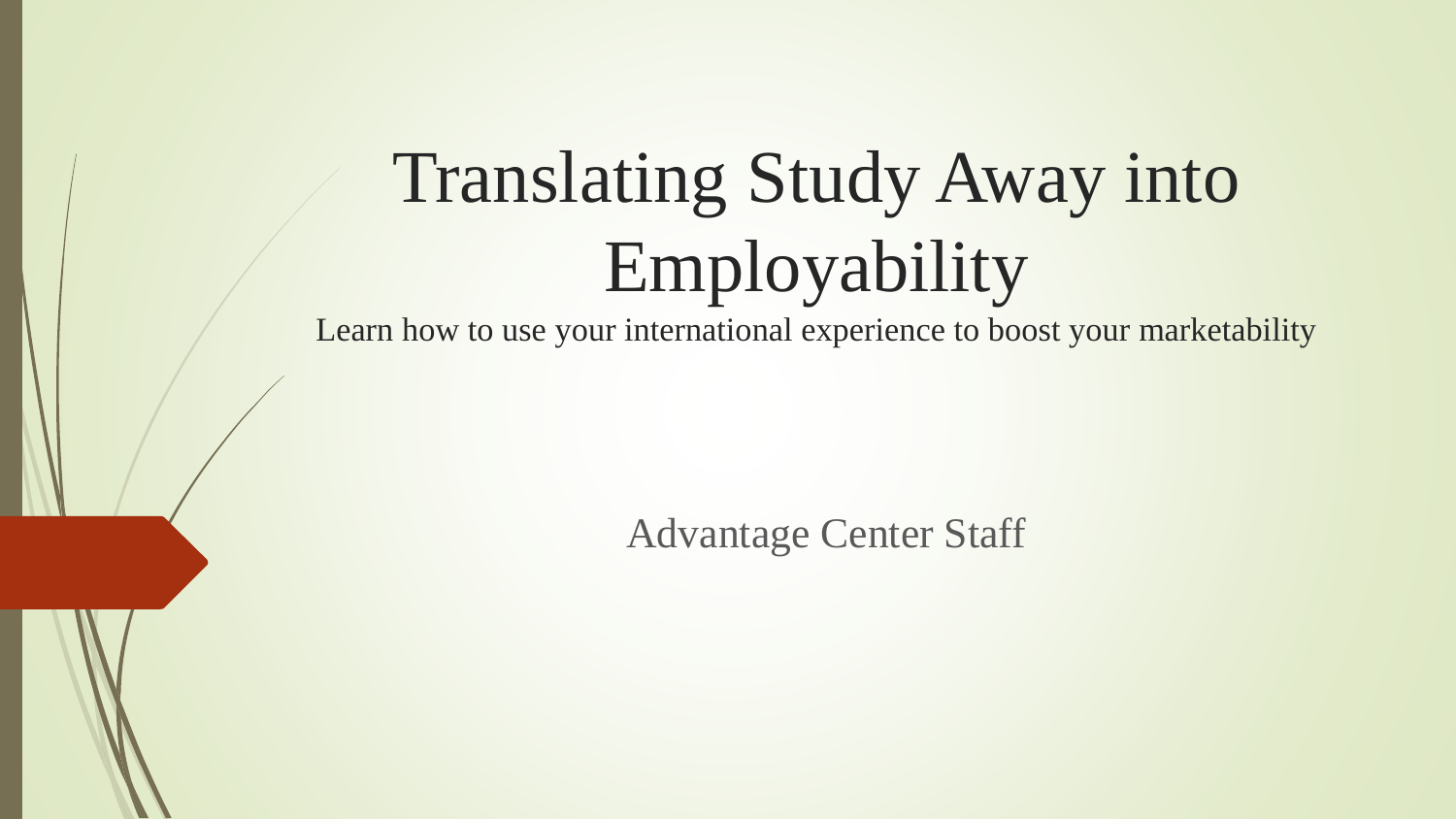## Agenda

- **Introductions**
- **Employer Perspective**
- **Reflection**
- **Translation into transferrable skills**
- $\blacktriangleright$  Resume brief formatting ideas
- **Interview questions (interaction)**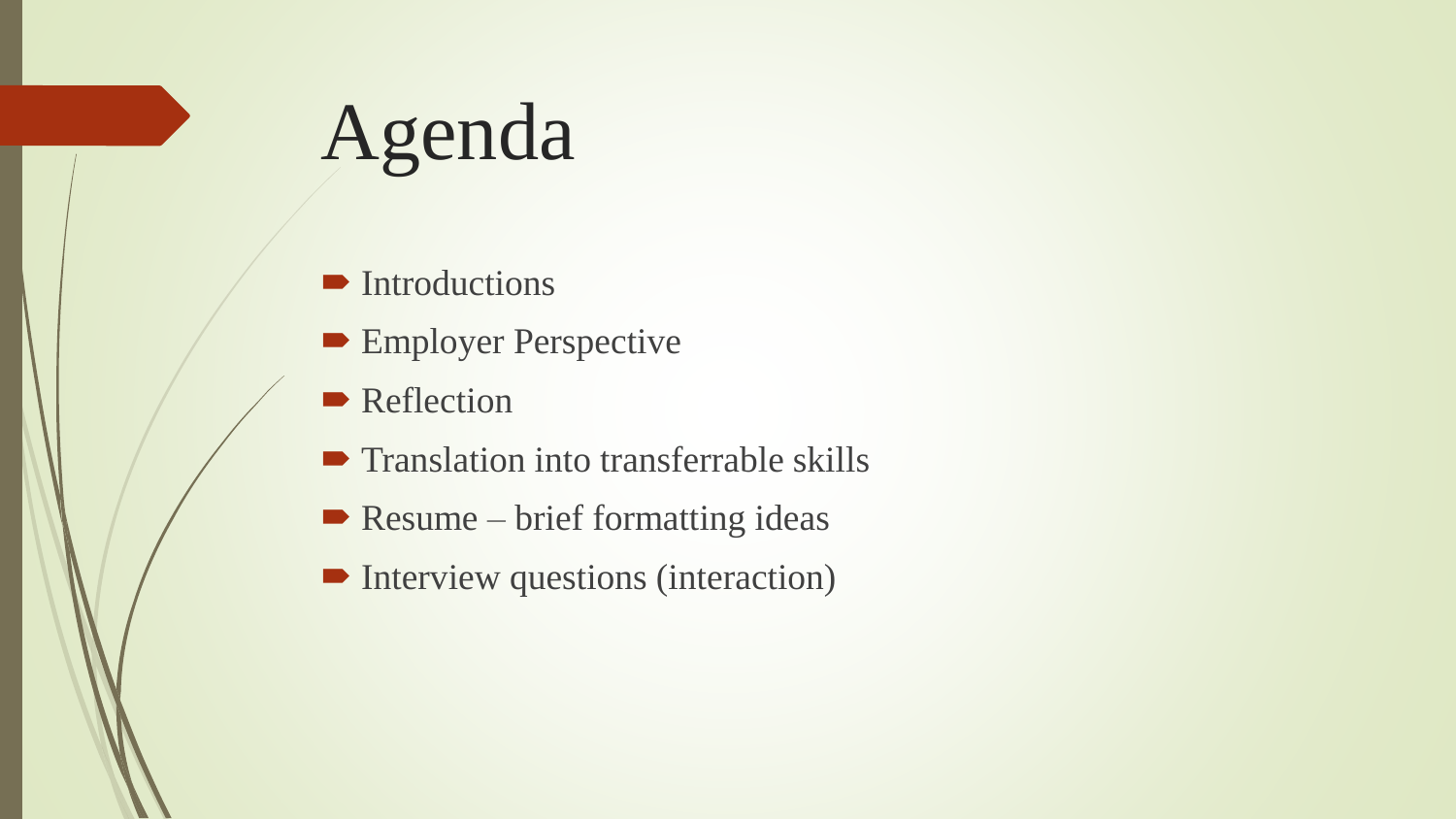## Employer Perspectives

Michigan State's Collegiate Employment Research Institute has been looking at the value of the study abroad experience in their research with employers since 1998.

Research from the Collegiate Employment Research Institute found that **some** employers view study abroad programs as "**[academic tourism](http://studyabroad.isp.msu.edu/people/unpacking_brief.pdf)**." The report also noted that many students find it difficult to communicate the value of their overseas experience, which can lead to unfavorable impressions by employers.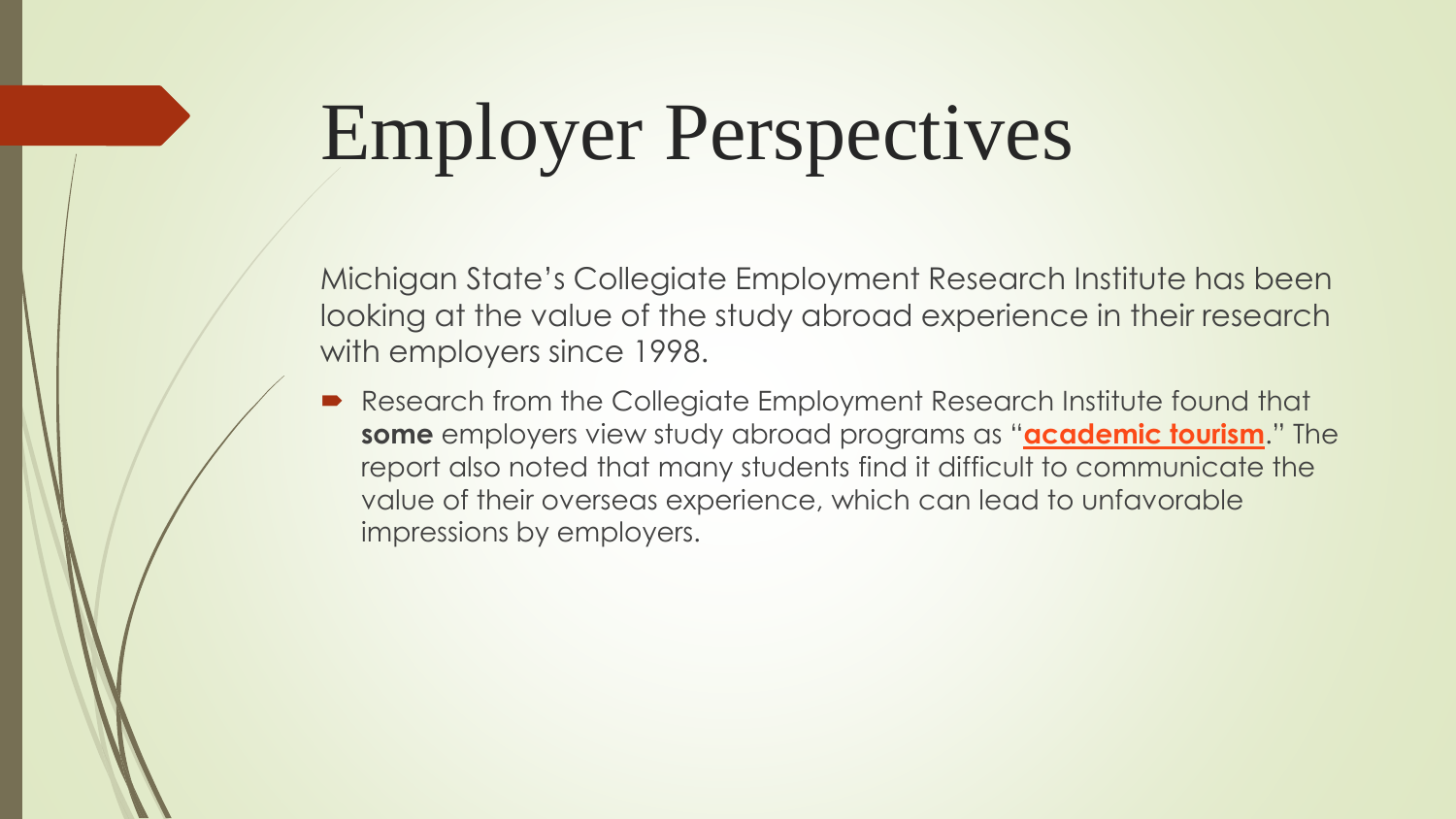# Employer Perspectives

In subsequent informal focus groups with employers the Institute explored the factors that may be behind the appearance that study abroad just does not resonate as a useful experience in identifying qualified candidates. The conversations settled around three major themes:

 $\sim$  ~ ~ ~

- lack of awareness
- academic tourism
- inability to articulate experience toward the workplace.

The impression recruiters often gain from hearing students describe their study abroad experience can best be summed up as "academic tourism". Students' presentations are like a travel logs: highlighting the cool places they visited with a little academic work thrown into the mix.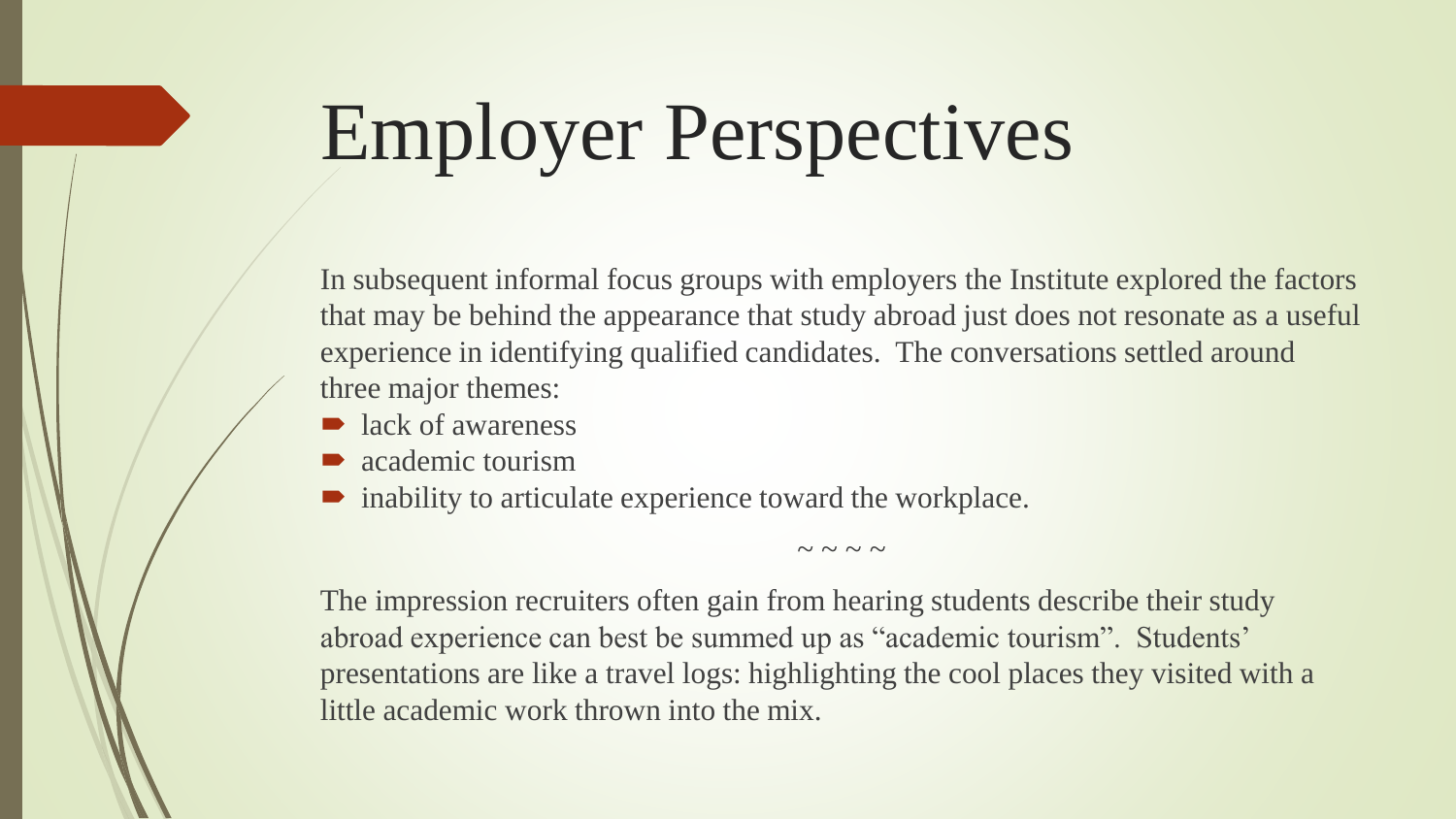### Employer Perspectives On the other hand……..

But what about the concrete facts: does international experience actually improve the chances of landing a job for recent graduates?

- According to a study done by NACE, about 49% of the general population of recent graduates finds a job within 12 months of graduation, compared to *97%* of study abroad alumni.
- Their salaries are also higher. The average starting salaries for a 2014 graduate was \$45,478, but the salaries of graduates with international experience were approximately \$7,000/year more! 80% of those surveyed believed that their time abroad helped them acquire their first position due to valuable skills developed overseas, like tolerance for diversity and ambiguity, communication skills, and adaptability.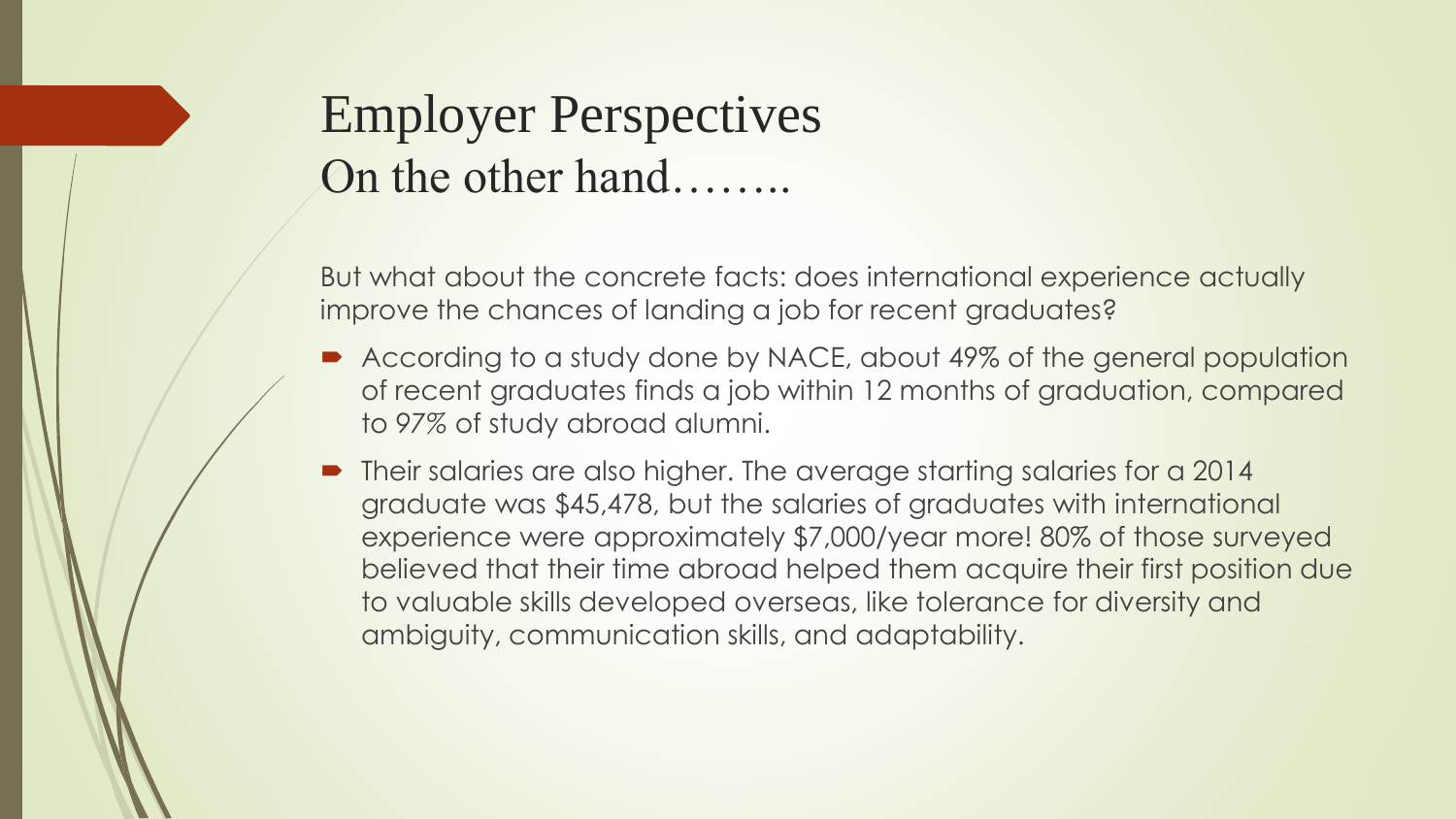### Employer Perspectives *Focus on Competencies*

In the NACE Job Outlook 2017survey results, employers ranked the following as the **top Career Readiness Competencies they require** when hiring recent graduates:

- Critical Thinking/Problem Solving 4.58
- Professionalism/Work Ethic 4.56
- Oral/Written Communications 4.43
- Teamwork/Collaboration 4.43
- Leadership 3.86
- Information Technology Application 3.78
- Career Management 3.47
- Global/Multicultural Fluency 2.85 \*5-point scale, where 1=No influence at all, 2=Not much influence, 3=Somewhat of an influence, 4=Very much influence, and 5=Extreme influence.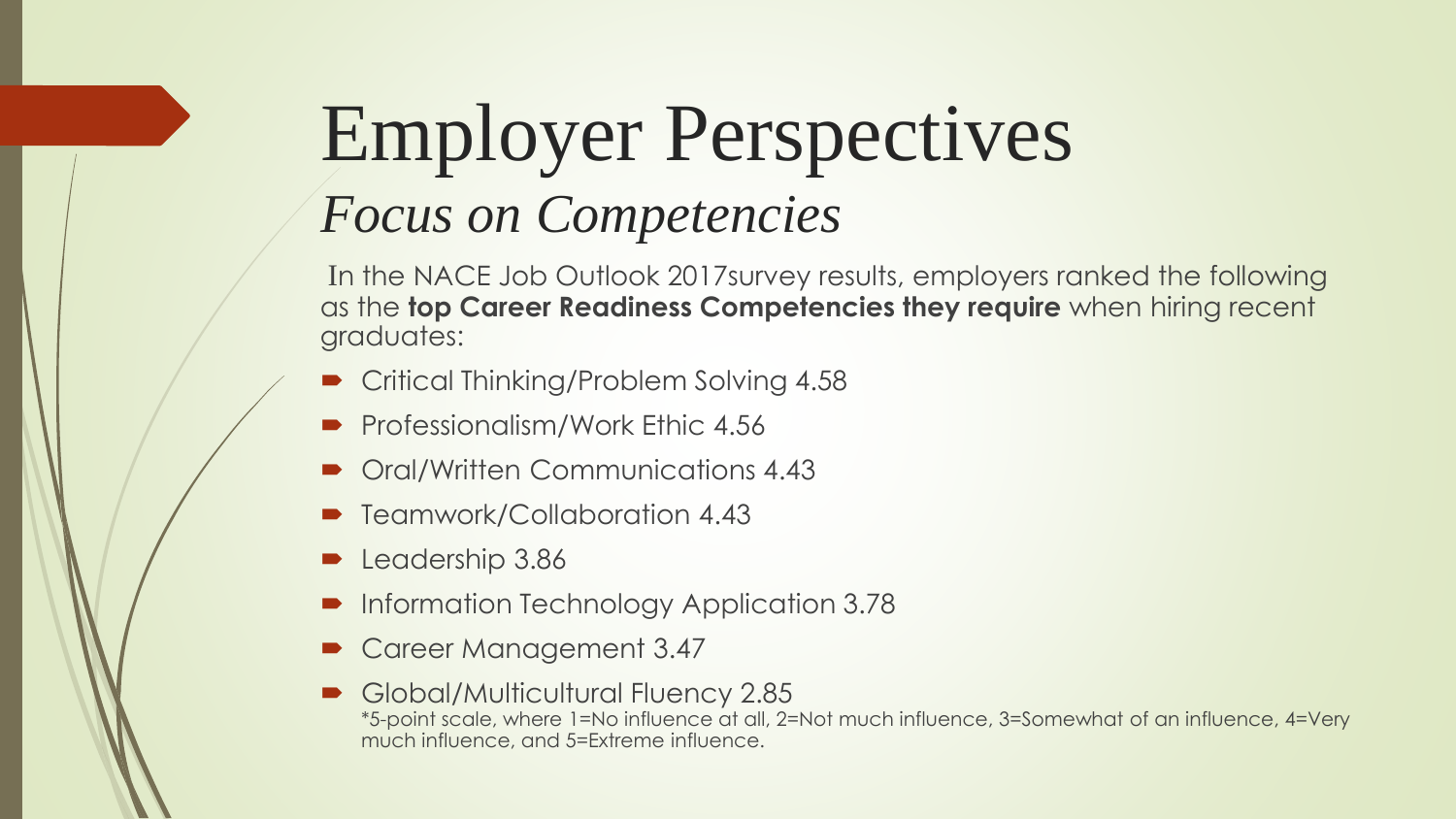### Employer Perspectives *Focus on Competencies*

#### EMPLOYERS RATE **RECENT GRADUATES ON THE 8 CAREER READINESS COMPETENCIES**

- Teamwork/Collaboration 3.96
- **Information Technology Application 3.92**
- Critical Thinking/Problem Solving 3.59
- Professionalism/Work Ethic 3.43
- Oral/Written Communications 3.41
- Leadership 3.38
- Career Management 3.09
- Global/Multicultural Fluency 2.93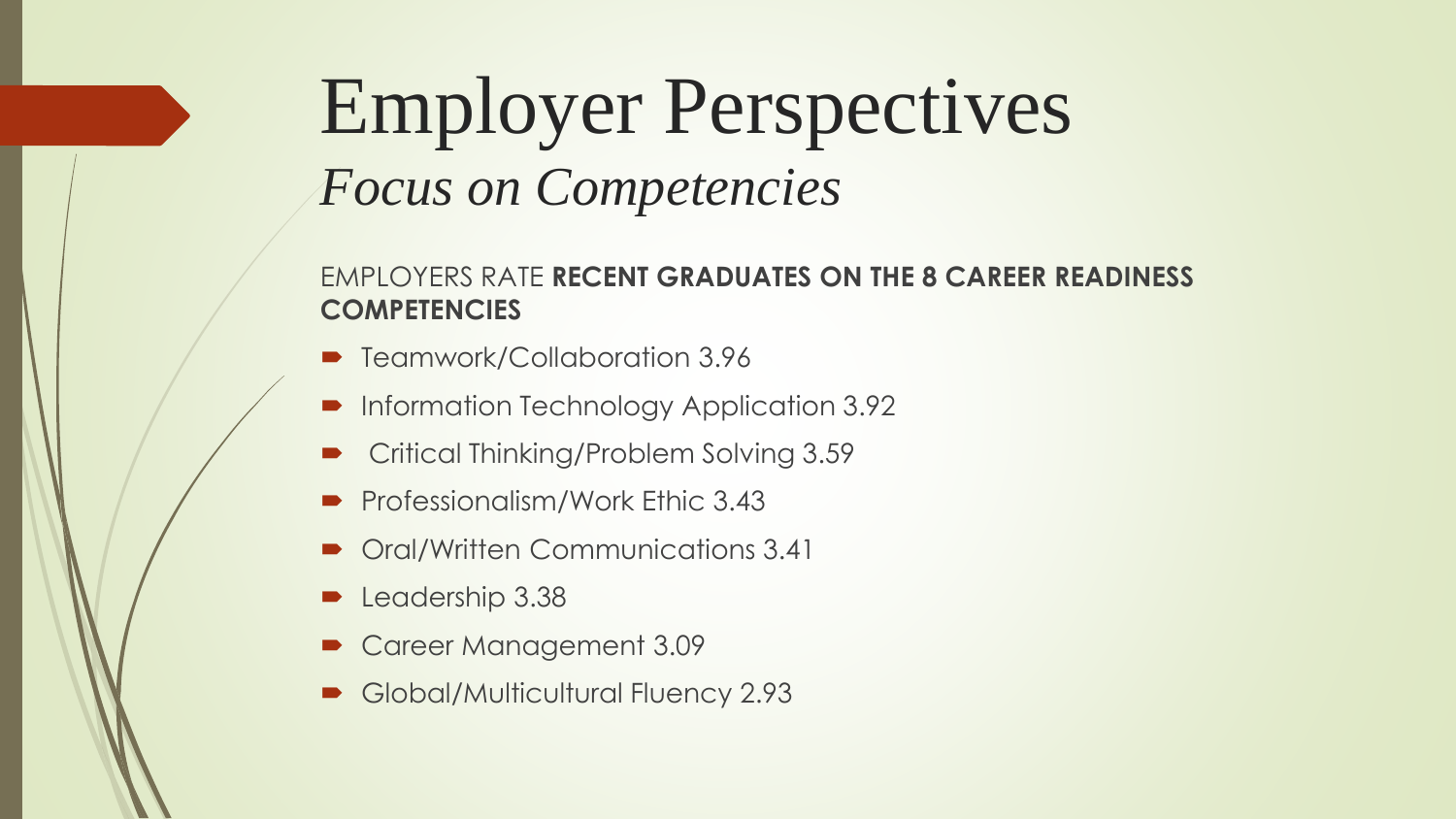## Reflection

- Describe your program (study abroad)
- Courses
- Experiential learning/differences in cultural perspective
- Challenges
- What did you learn there that you would not have learned here?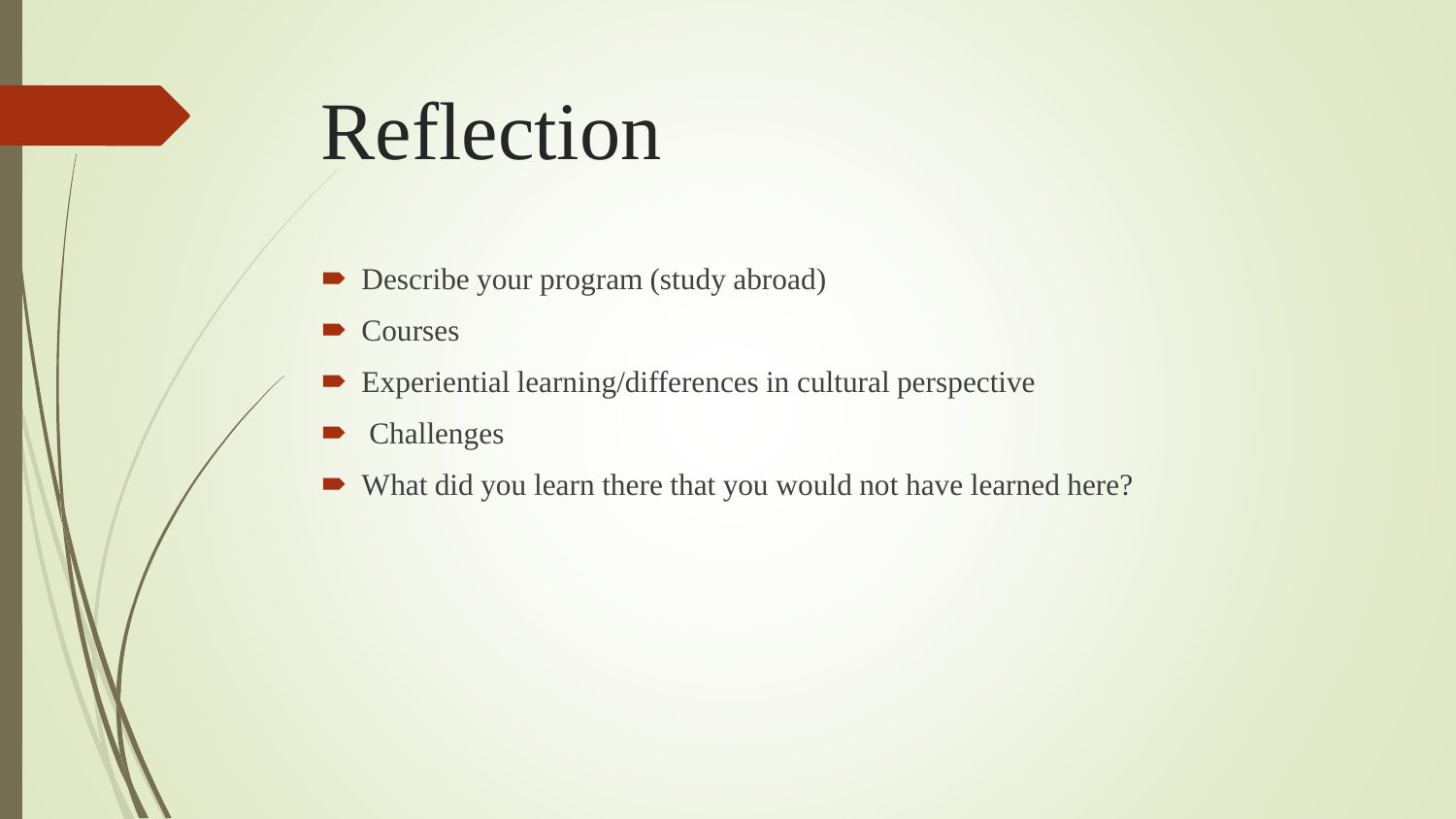#### Translation into transferrable skills

What are some transferrable skills that you could both place on your resume and use in an interview?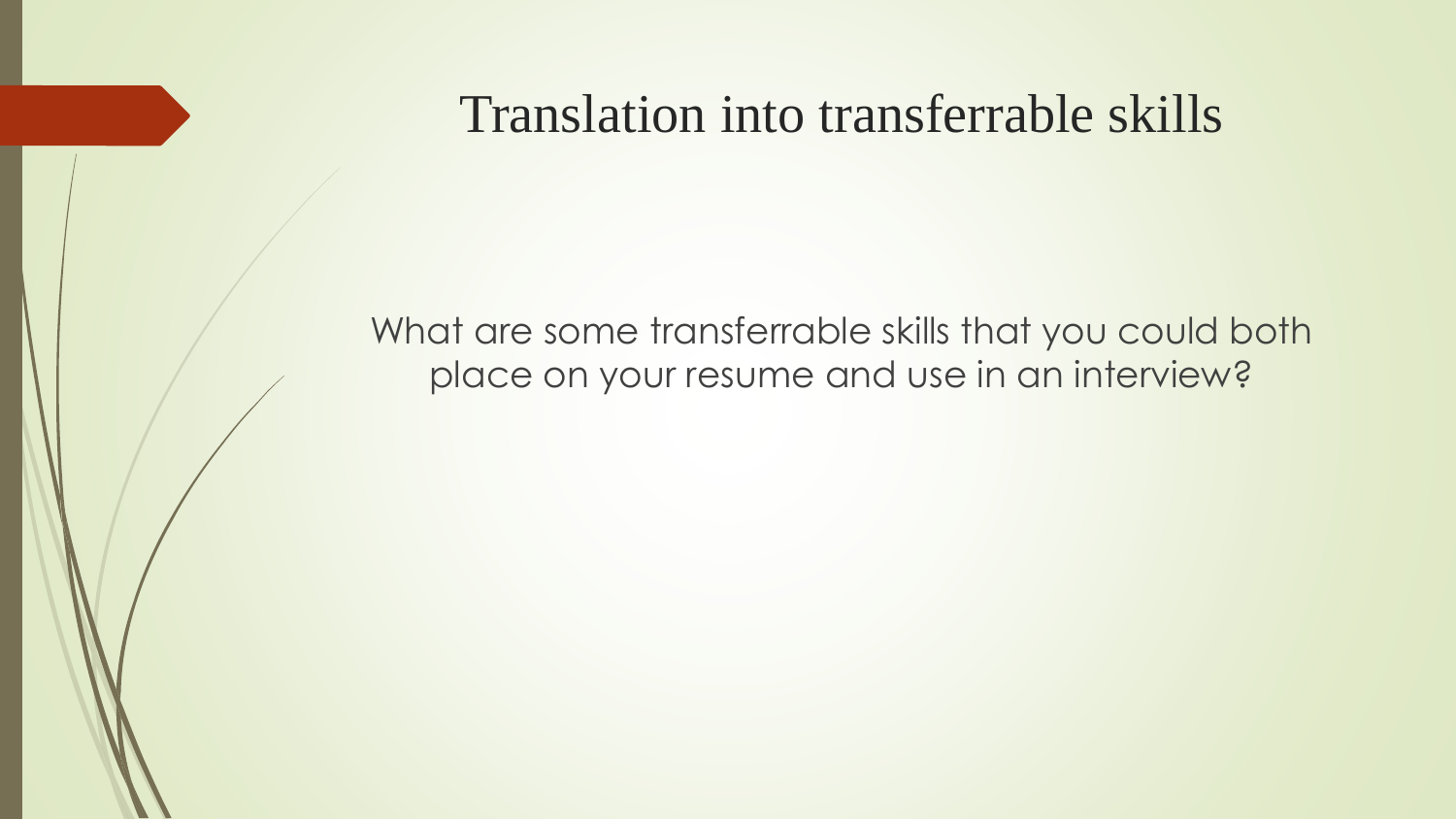#### Transferrable skills to think about…….

- **Adaptability**
- **Assertiveness**
- Critical Thinking/Problem Solving
- Cross Cultural Communication
- **Foreign Language Proficiency**
- **Time Management**
- Teamwork/Collaboration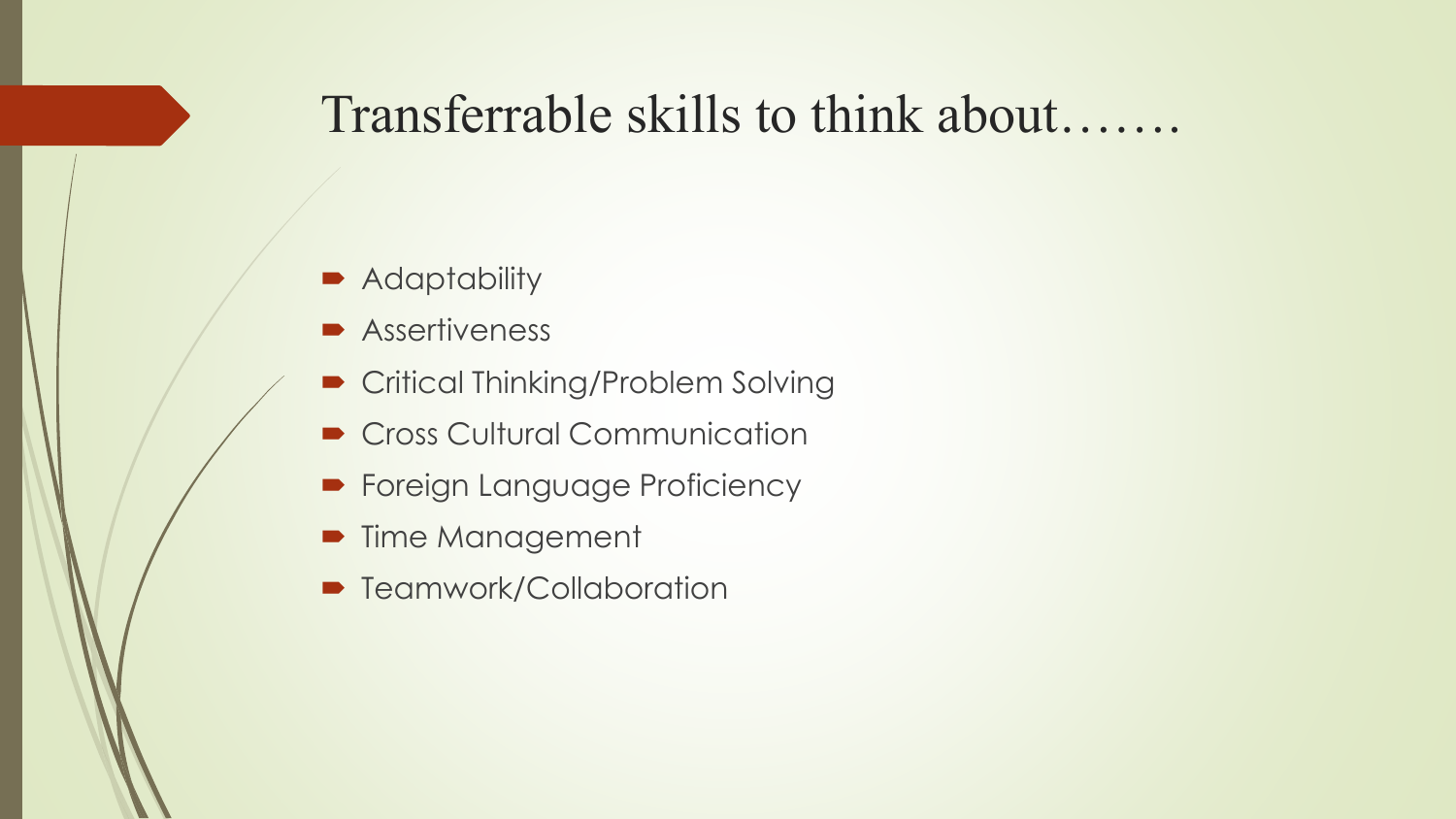### How do you portray your Study Away on your resume?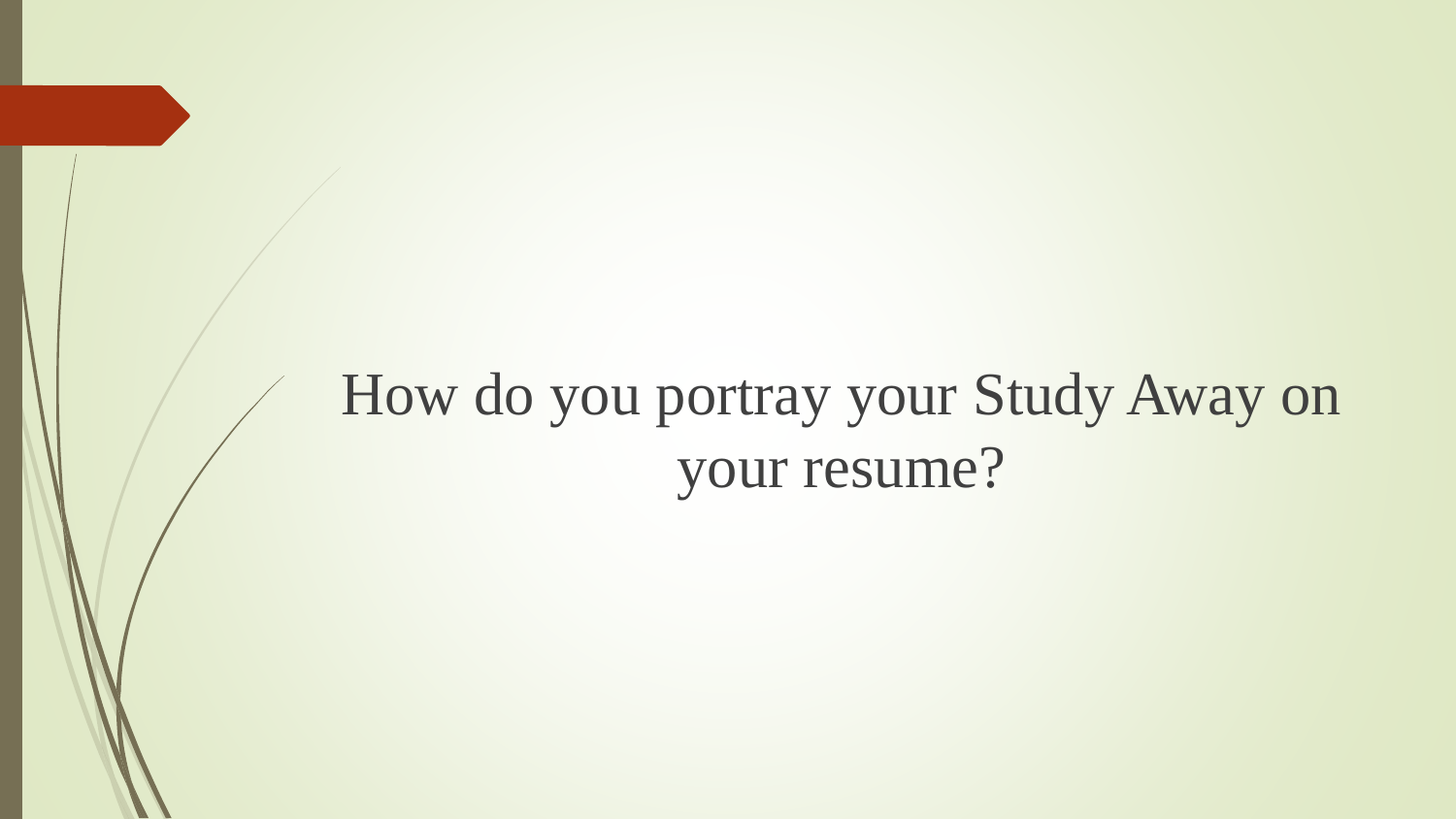# Resume Brief Formatting Ideas

### **Education section**

Institute for the International Education of Students, La Plata, Argentina Summer 2012

- Completed coursework in Latin American culture and society
- Demonstrated willingness to take risks through enrollment in Spanish-speaking curriculum
- Gained fluency in Spanish by living with a host family
- Participated in a research project on……….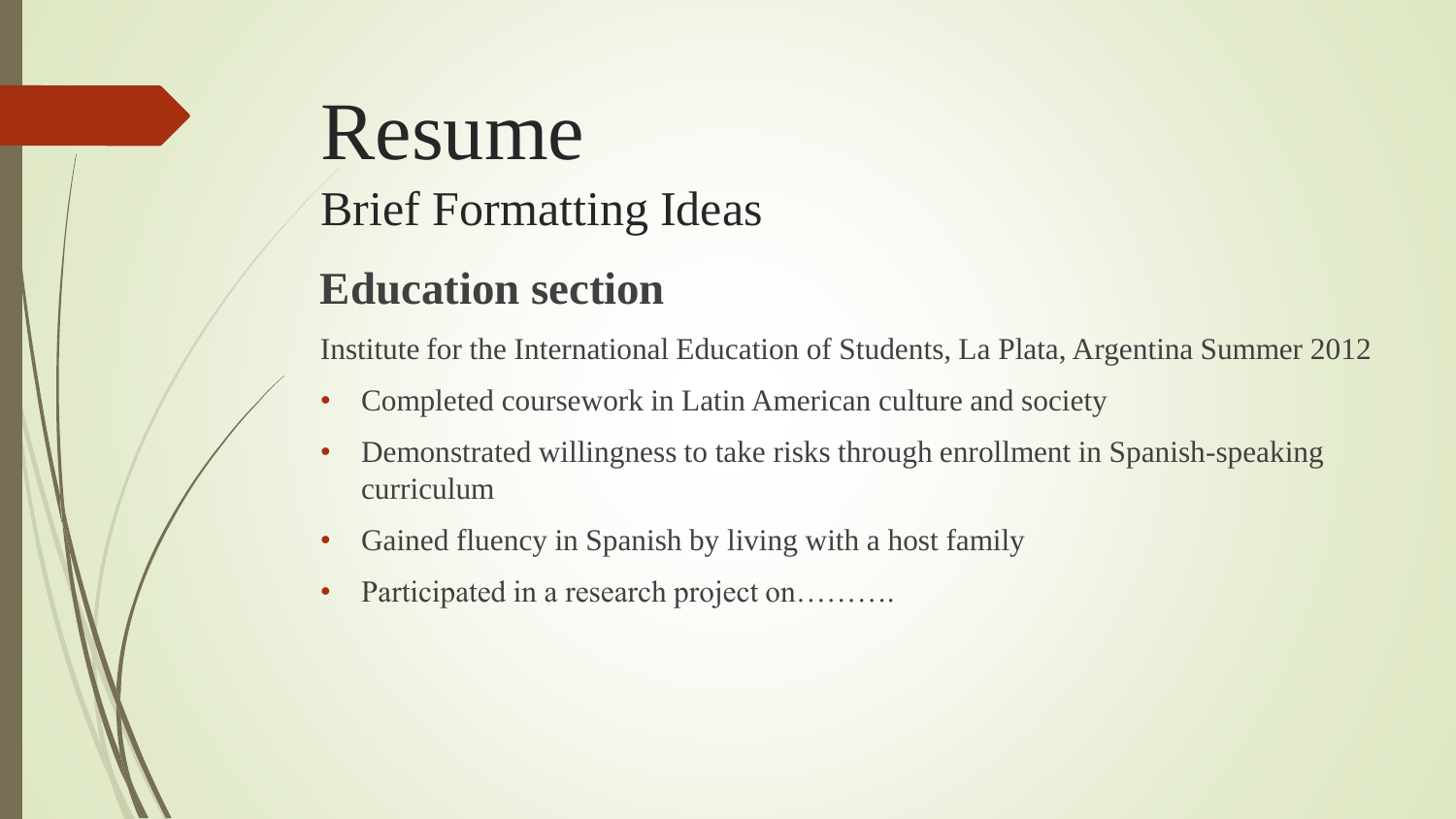### Resume Brief Formatting Ideas

#### **Experience Section**

#### **FOREIGN STUDY**

*University of Salamanca*, Salamanca, Spain**,** Fall 2018

Participated in total language immersion program; lived with host family, speaking only Spanish.

Completed Spanish history, art, and literature courses taught in Spanish by native scholars.

 During marketing course project, led a team of five students in creating an advertising campaign for a Spanish audience, mediating creative differences between members and managing objectives and work assignments to meet deadlines successfully.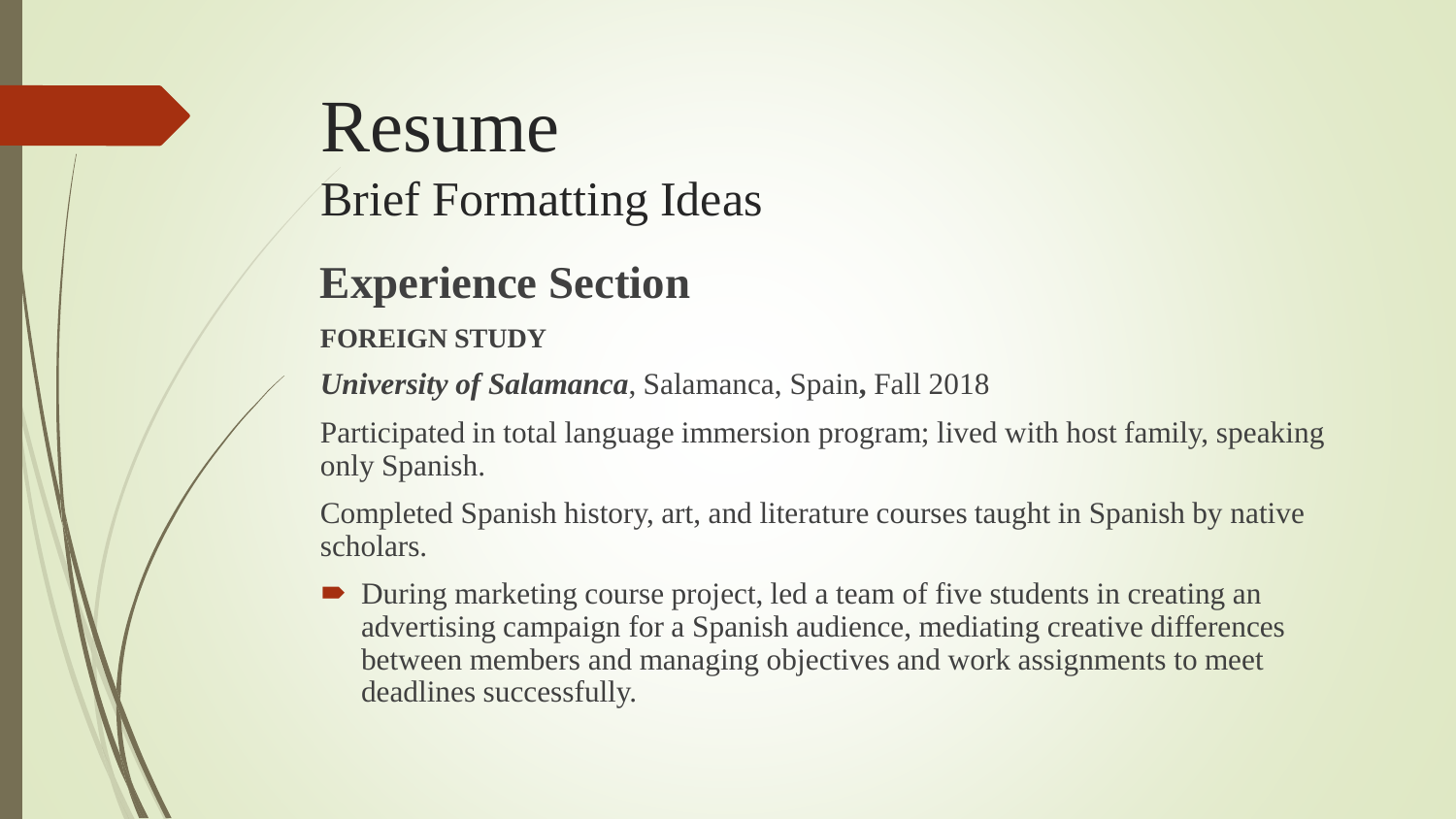### Resume Brief Formatting Ideas

#### **Activities Section**

*Lived and studied in Mumbai, India Traveled extensively throughout Southeast Asia from July to December 2011*